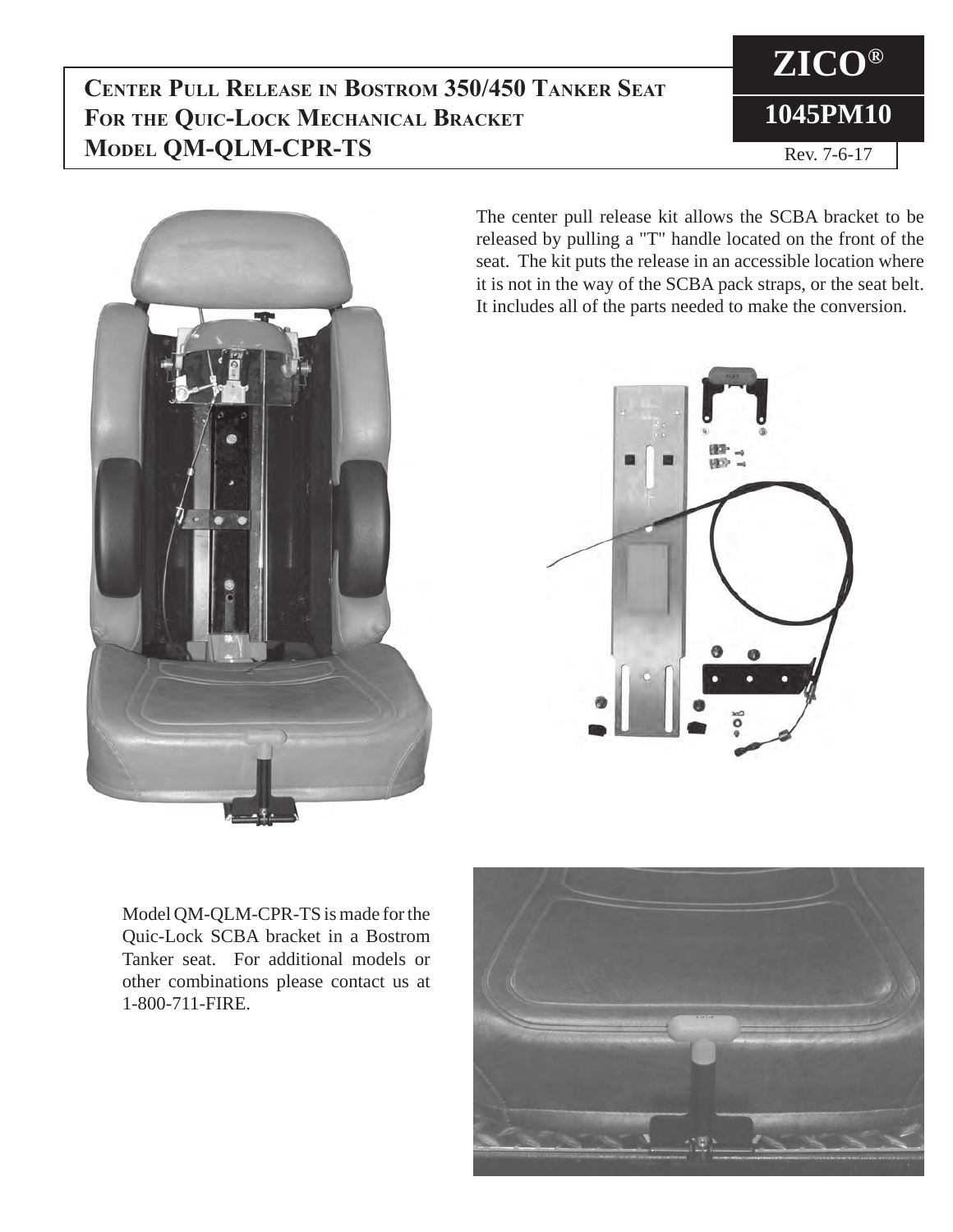

| <b>ITEM NO.</b> | PART NO.     | <b>DESCRIPTION</b>                  | QTY.           |
|-----------------|--------------|-------------------------------------|----------------|
| $\mathbf{1}$    | 1010-065-905 | <b>Center Pull Release Assembly</b> | $\mathbf{1}$   |
| $\overline{2}$  | 1027-144-995 | <b>Cable Plate Assembly</b>         | $\mathbf{1}$   |
| 3               | 1045-505-101 | 52" Pull Release Cable Assembly     | $\mathbf{1}$   |
| $\overline{4}$  | 1027-105-129 | 41.5" Conduit with Crimped Fitting  | $\mathbf{1}$   |
| 5               | 1027-144-105 | Conduit Clamp                       | $\mathfrak{2}$ |
| 6               | 9025-172006  | 10-32 x 3/8" Thread Forming Screw   | $\overline{2}$ |
| 7               | 9010-221606  | 8-32 x 3/8" PH Phil                 | $\overline{2}$ |
| 8               | 9010-102512  | $1/4 - 20$ x $3/4$ " Hex Screw      | $\overline{2}$ |
| 9               | 9014-112500  | 1/4-20 Flat Washer                  | $\overline{2}$ |
| 10              | 9012-362500  | 1/4-20 U Nut                        | $\overline{2}$ |
| 11              | 1027-105-137 | Push Nut                            | $\mathbf{1}$   |
| 12              | 1027-105-135 | <b>Upper Pull Release Bracket</b>   | $\mathbf{1}$   |
| 13              | 9010-222012  | 10-32 Nylon Lock Nut                | $\mathbf{1}$   |
| 14              | 9020-101-305 | #6 x 5/16" SS Drive Screw           | $\mathbf{1}$   |
| 15              | 1045-320-185 | <b>Stop Sleeve</b>                  | $\mathbf{1}$   |
| 16              | 9010-391603  | #8-32 x 3/16" Setscrew              | $\mathbf{1}$   |
| 17              | 1045-320-135 | <b>Release Bracket</b>              | $\mathbf{1}$   |
| 18              | 9015-102512  | $1/4 - 20$ x $3/4$ " HH Screw       | $\mathfrak{2}$ |
| 19              | 9114-112500  | 1/4" Plainwasher                    | $\overline{2}$ |
| 20              | 9082-001209  | Hairpin Cotter                      | $\mathbf{1}$   |
| 21              | 9014-111900  | #10 Plainwasher                     | $\mathbf{1}$   |
| 22              | 9080-001808  | $3/16$ x $1/2$ " Clevis Pin         | $\mathbf{1}$   |
| 23              | 9010-502010  | 10-32 x 5/8" Button Head Screw      | $\mathbf{1}$   |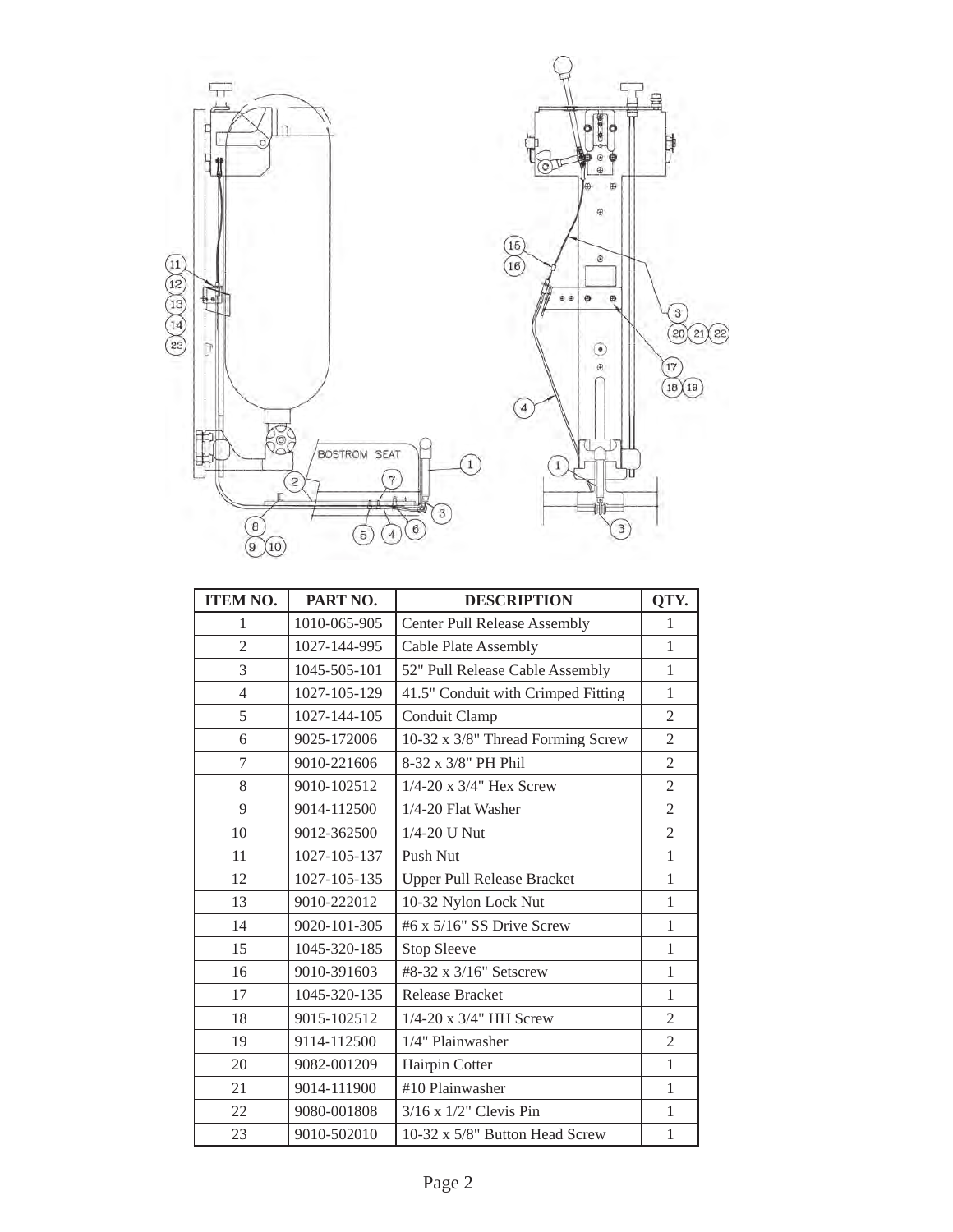### **Center Pull Release Installation Instructions for 450 Tanker Seat**

*Before installing the Center Pull Release kit, make sure that the Quic-Lock is fully adjusted for the SCBA being used.*

1. Remove the (2) bolts holding the rear of the seat cushion down to the cross brace then flip the cushion up.



2. Lay out and drill (2) 25/64" holes on the center of the brace spaced 2-1/4" apart.



3. Insert the (2) extruded U nuts (Item 10) into the holes, threads down.



4. Mount the conduit clamps (Item 5) to the flat side of the cable plate (Item 2) with the 8-32 x 3/8" screws (Item 7). At this point do not tighten.



5. Mount the center pull release assembly (Item 1) to the channel side of the cable plate with (2) 10-32 x 3/8" screws.



6. Lift the cushion and from the area of the Quic-Lock bracket feed the conduit and cable towards the front of the seat keeping it above the cross brace and mounting frame but below the springs and the front of the seat. Push it out far enough to accommodate the full length of the cable plate.



7. From the channel side of the cable plate, feed the conduit and cable through the center slot and under the clamps. Push the conduit even with the end of the cable plate and tighten the clamps.



8. Install the conduit and cable plate under the front of the seat frame and springs keeping it above the mounting frame and the cross brace.

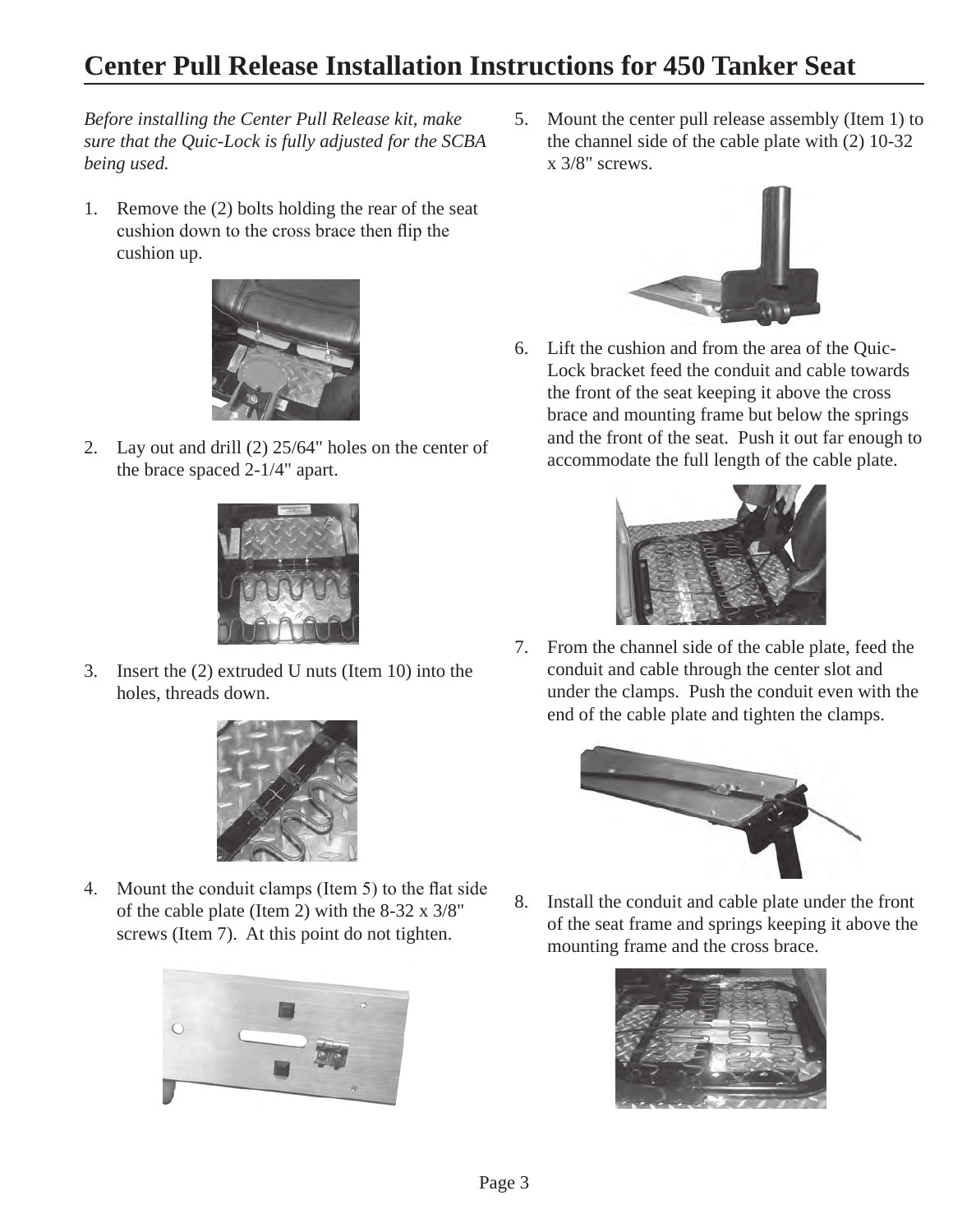## **Center Pull Release Installation Instructions for the 450 Continued**

9. Allow the seat cushion to rest back down far enough to start 1/4-20 x 3/4" hex screws (Item 8) with 14" fender washers (Item 9) through the slots in the cable plate into the U nuts. (Only tighten it 2 turns.)



10. Let the seat cushion go all the way down and push the release assembly into the chosen location. Once in place, tighten the (2) screws holding the cable plate in place.



11. Mount the release bracket (Item 12) to the Quic-Lock using (2) 1/4-20 x 3/4" screws (Item 18) and (2) 1/4" plain washer (Item 19).



12. Take the strap clevis on the end of the cable and connect it to the Quic-Lock, in the unlocked position, as shown in the picture using (1) cotter hairpin (Item 20), (1) 3/16" x 1/2" clevis pin (Item 22) and  $(1)$  #10 plain washer (Item 21).



13. Feed the cable under the roller and towards the bottom of the "T" handle and pull the upper clamp on the Quic-Lock down. Secure the Quic-Lock in the locked position by pulling up on the red knob.



14. If the upper bracket of the Quic-Lock is in the top position, the cable is the proper length. If the Quic-Lock upper bracket is in the lower position, then 2 inches must be trimmed off the cable before attaching it to the "T" handle.

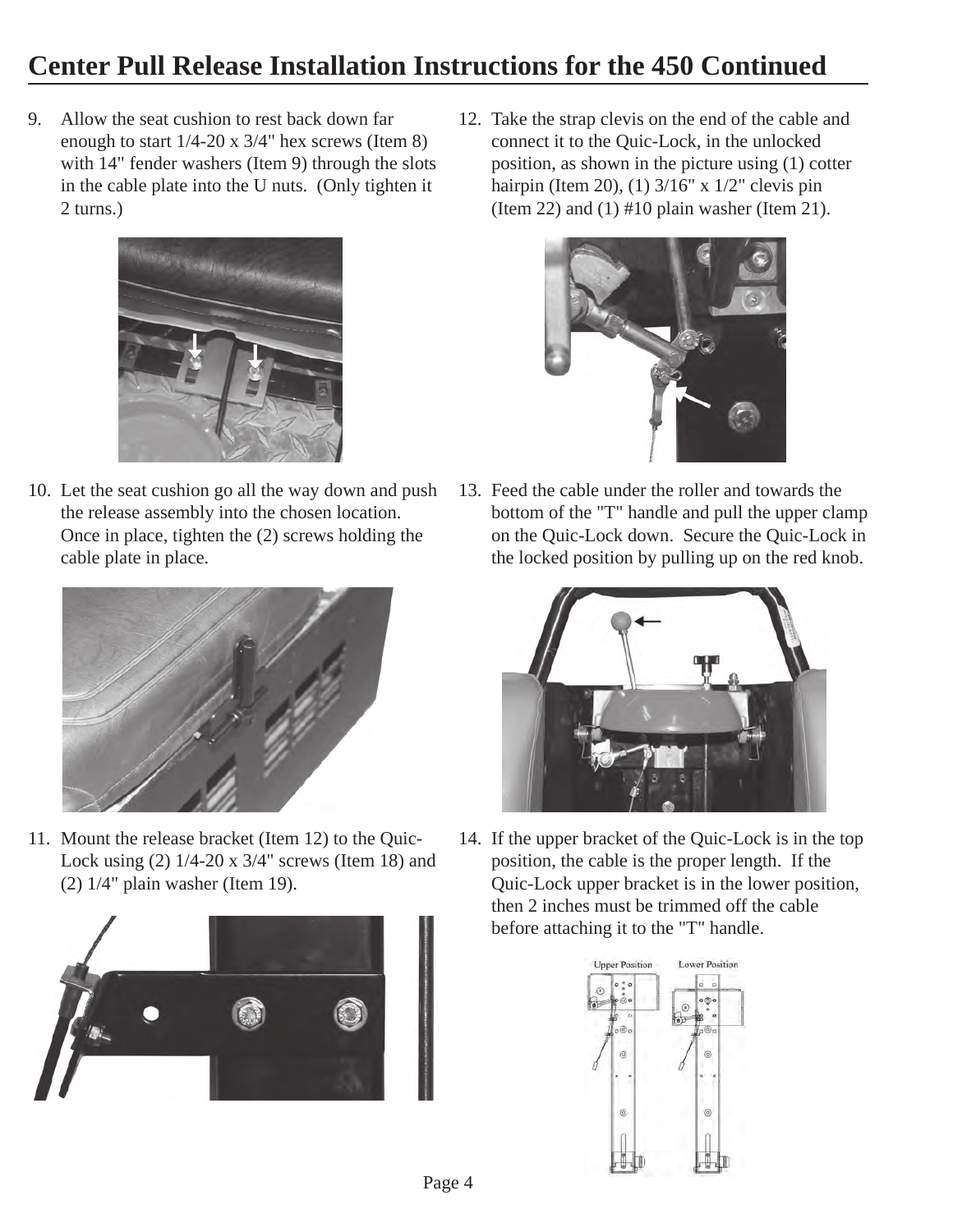15. Insert the cable into the bottom of the "T" handle shaft. Make sure the "T" handle is in the down position then tighten the (2) 5/64" hex screws. (There is one on the front and one on the back. The handle will need to be rotated 180° to reach the second screw.)



16. Loosen the 5/64" set screw in the stop barrel and pull the "T" handle until the Quic-Lock unlocks. Stop pulling the "T" handle after it unlocks and hold it in that position. Make sure that the barrel is as low as it can go, then tighten the set screw.

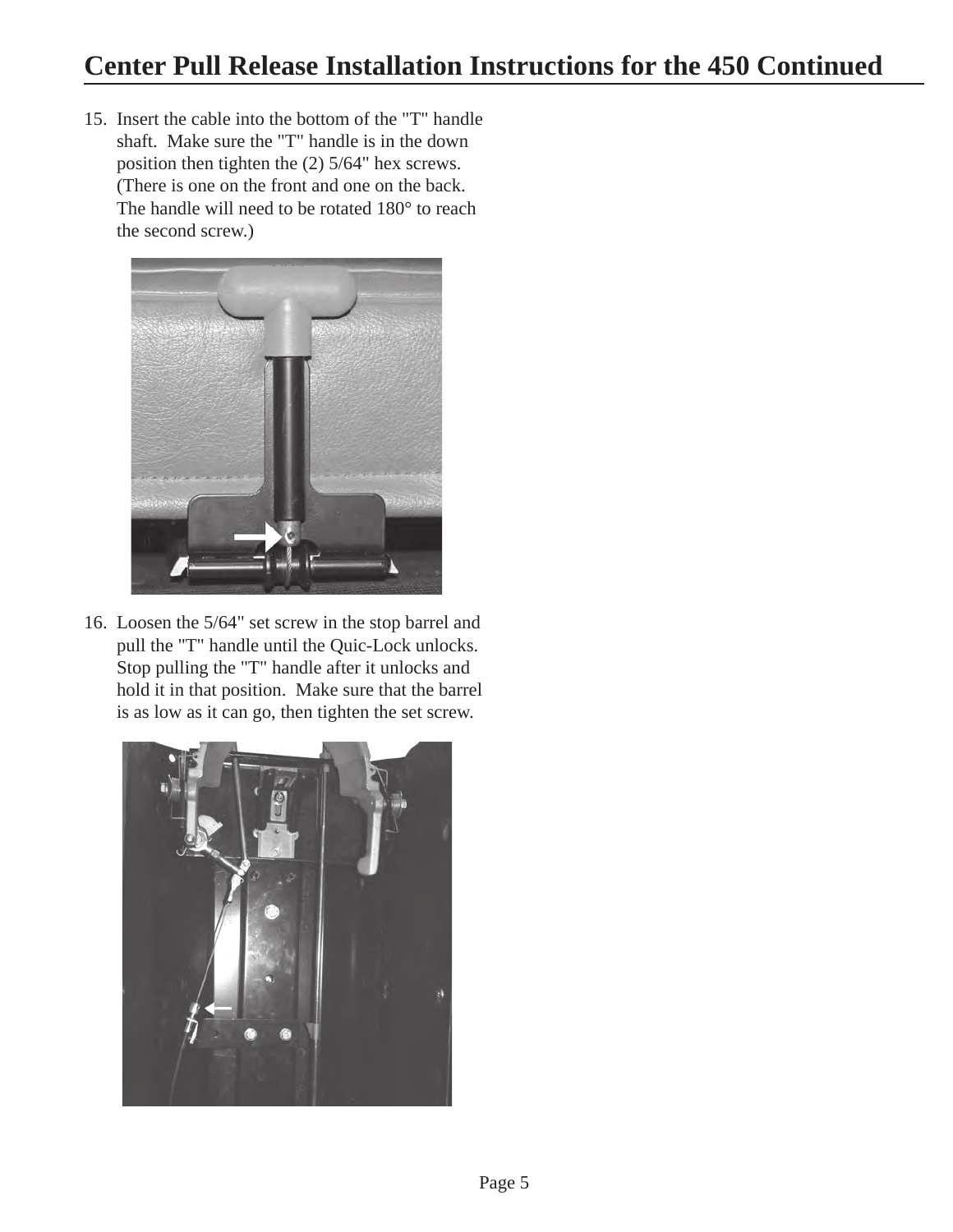# **Center Pull Release Installation Instructions for the 350 Tanker**

*Before installing the Center Pull Release kit, make sure that the Quic-Lock is fully adjusted for the SCBA being used.*

1. If the seat is bolted directly to a flat mounting surface, you will have to elevate it to a minimum of 7/8".



- 2. Remove the (2) bolts holding the rear of the seat cushion down to the cross brace then flip the cushion up.
- 3. Layout and drill (2) 9/32" holes 1" back and 2-1/4" apart on the center of the rear seat mount.



4. Mount the conduit clamps (Item 5) to the channel side of the cable plate (Item 2) with the  $8-32x$ 3/8" screws (Item 7). At this time, only hand tighten two full turns.



5. Mount the center pull release assembly (Item 1) to the flat side of the cable plate with  $(2)$  10-32 x 3/8" screws.



6. From the outside edge placed at the far end of the elongated slots, install the (2) 1/4-20 extruded U nuts onto the cable plate with threads facing the channel side. *(Tapping on them lightly with a hammer makes the process easier.)*



- 7. Life the cusion and from the area of the Quic-Lock bracket feed the conduit and cable under the rear seat mount, springs, and the front seat mount.
- 8. While keeping the conduit on the channel side of the cable plate pass the non-crimped end under the clamps pushing it even with the end of the plate and tighten the clamps.



9. Life the cushion and feed the cable plate, channel down, with the attached conduit and cable under the front seat mount, springs and the rear seat mount.



10. Allow the seat cushion to rest back down far enough to start 1/4" x 3/4" hex screws with flat washers through the (2) 9/32" holes in the rear seat mount into the U nuts. (Do not tighten.)

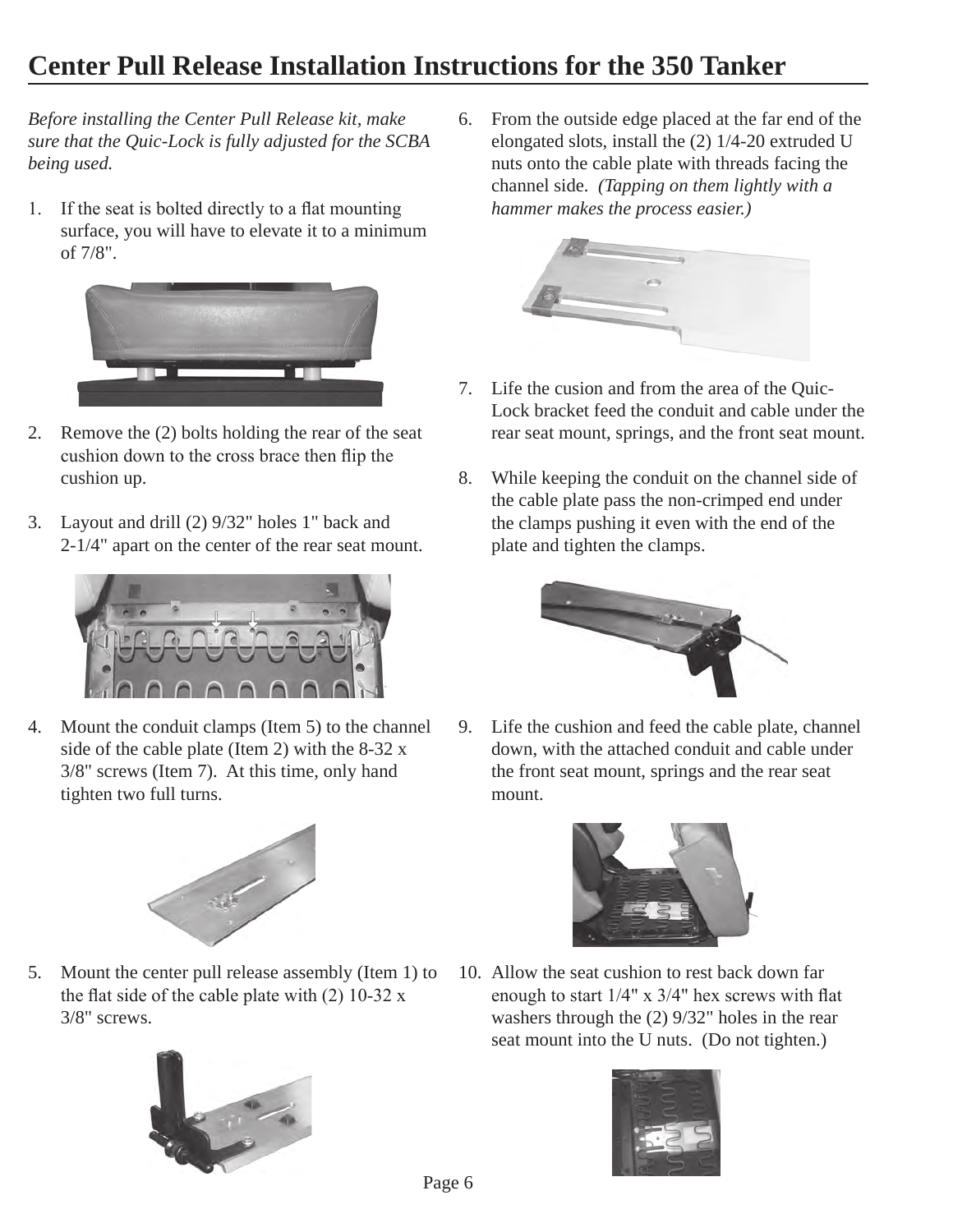# **Center Pull Release Installation Instructions for the 350 Tanker**

1. Let the seat cushion go all the way down and push the release assembly into the chosen location. Once in place, tighten the (2) screws holding the cable plate in place.



12. Mount the release bracket (Item 12) to the Quic-Lock using (2) 1/4-20 x 3/4" screws (Item 18) and (2) 1/4" plain washer (Item 19).



13. Take the strap clevis on the end of the cable and connect it to the Quic-Lock, in the unlocked position, as shown in the picture using (1) cotter hairpin (Item 20), (1) 3/16" x 1/2" clevis pin (Item 22) and  $(1)$  #10 plain washer (Item 21).



14. Feed the cable under the roller and towards the bottom of the "T" handle and pull the upper clamp on the Quic-Lock down. Secure the Quic-Lock in the locked position by pulling up on the red knob.



15. If the upper bracket of the Quic-Lock is in the top position, the cable is the proper length. If the Quic-Lock upper bracket is in the lower position, then 2 inches must be trimmed off the cable before attaching it to the "T" handle.



16. Insert the cable into the bottom of the "T" handle shaft. Make sure the "T" handle is in the down position then tighten the (2) 5/64" hex set screws. (There is one on the front and one on the back.) The handle will need to be rotated 180° to reach the second screw.



17. Loosen the 5/64" set screw in the stop barrel and pull the "T" handle until the Quic-Lock unlocks. Stop pulling the "T" handle after it unlocks and hold it in that position. Make sure that the barrel is as low as it can go, then tighten the set screw.